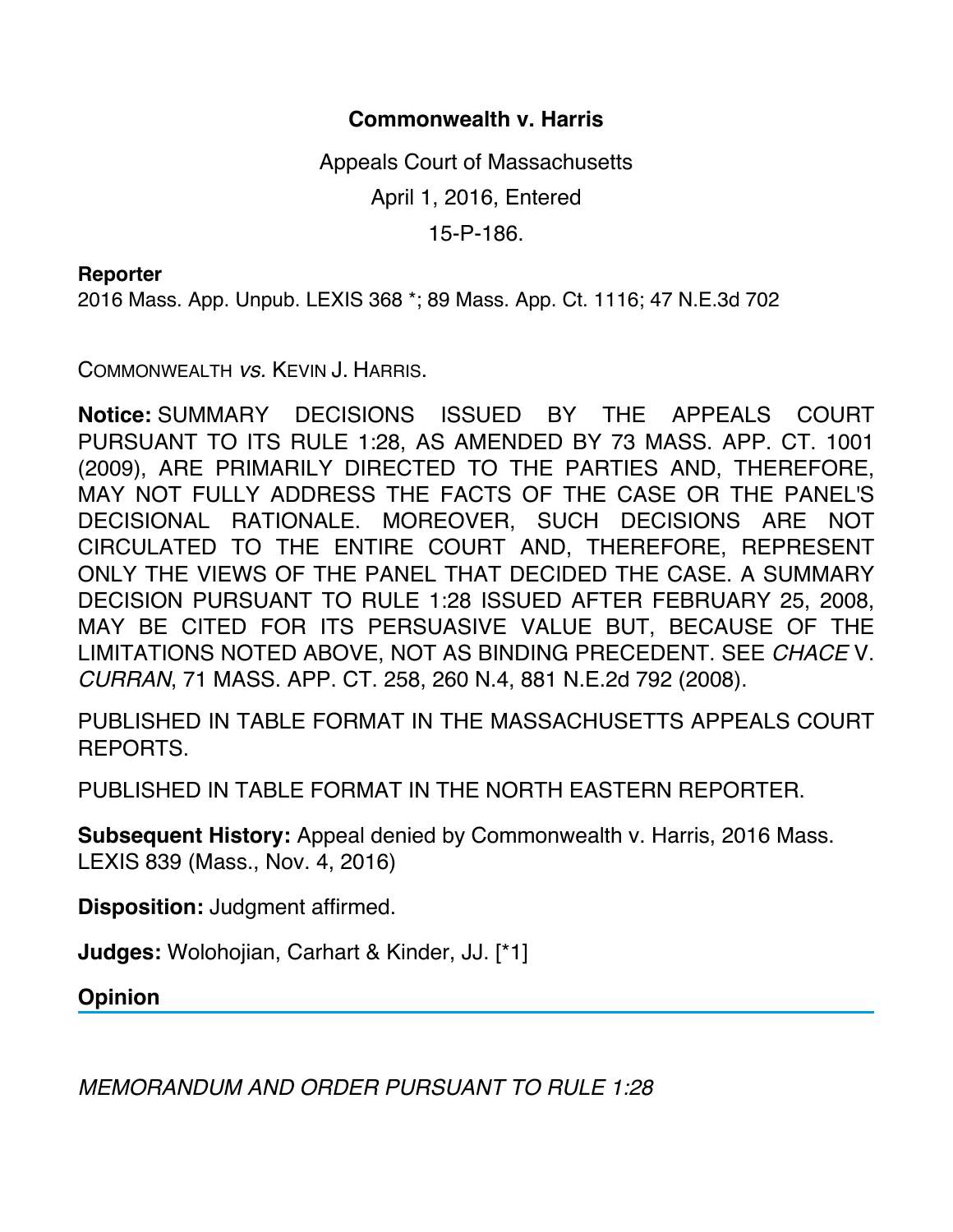The defendant appeals from his conviction of indecent assault and battery on a child under fourteen, arguing that the judge's jury instructions require reversal. We affirm.

*Background*. On May 9, 2013, a criminal complaint issued against the defendant charging him with indecently assaulting and battering ten-year-old Mary<sup>1</sup> on July 7, 2012. Mary, her mother, and the defendant testified at trial. Mary testified that she was attending a Narcotics Anonymous meeting with her mother and listening to an iPod on July 7, 2012, when the defendant engaged her in conversation. As she took out an earphone to speak with the defendant, the defendant touched her on her breast.

In the charge conference, defense counsel asked for "the standard instructions." While instructing the jury on direct and circumstantial evidence, the judge gave the following example:

"Let's say one morning you're in your kitchen. And let's say you have a daughter. Your daughter's a witness and you have to decide. You're the judge. You have to decide in your kitchen whether or not the [sic] has come to your [\*2] mailbox that day.

"Daughter walks in, the witness. She says she saw the mailman put the mail in the mailbox. That's direct evidence. Did you believe your daughter? She said she saw the mailman place the mail there.

"But what if your daughter doesn't say she saw the mailman. She just says that she saw mail in the mailbox. Okay? From that, if you believe your daughter you can infer — there can be other inferences, but you can reasonably infer that the mailman did come and put the mail in the mailbox."

There was no objection to the charge.

*Discussion*. On appeal, the defendant claims that the judge's failure to adhere to the Model Jury Instructions, and his insertion of the words "Did you believe your daughter?" improperly shifted the burden of persuasion and requires reversal. "As the defendant made no objection at trial to the jury instructions," we review to determine whether they "created a substantial risk of a miscarriage of justice." *Commonwealth* v. *Newell*, 55 Mass. App. Ct. 119, 131, 769 N.E.2d 767 (2002).

The judge's instructions on direct and circumstantial evidence deviated from the Model Jury Instructions for Use in the District Court, which do not refer to the daughter as a witness or to the jurors as judges.2 While "[t]he use of an illustration

<sup>1</sup> A pseudonym.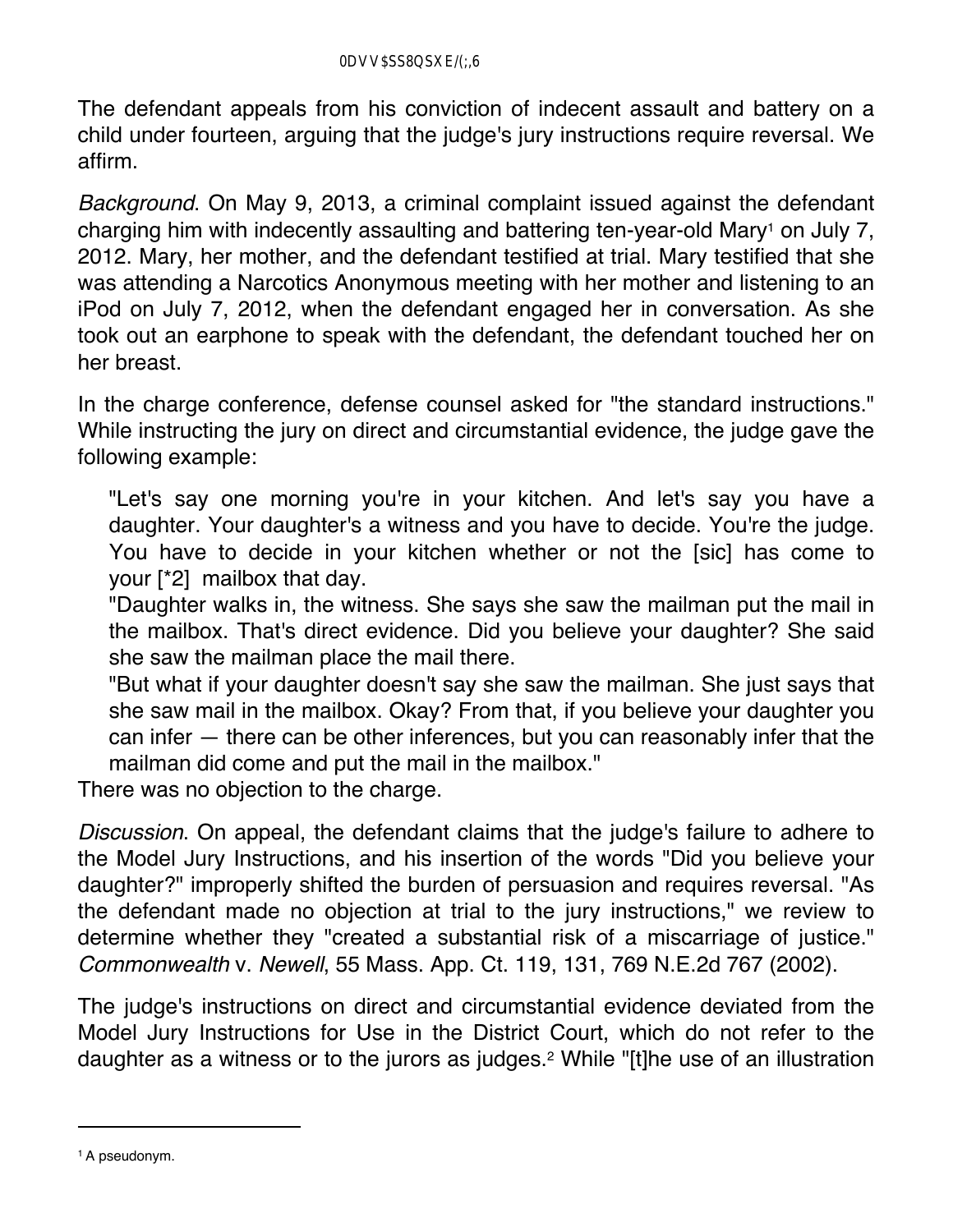to explain [\*3] an inference in connection with the concept of circumstantial evidence is permissible," *Commonwealth* v. *Shea*, 398 Mass. 264, 271, 496 N.E.2d 631 (1986), we agree with the defendant that, in this case where a mother and daughter were the only prosecution witnesses and the defendant was the only defense witness, the judge should have chosen another example.

However, the judge's instructions regarding circumstantial evidence could not have created a substantial risk of a miscarriage of justice in this case, where the only evidence offered at trial was direct evidence in the form of witness testimony. We do not think the fact that the complainant [\*4] in this case was a daughter rendered the judge's use of the well-known "daughter sees the mailman" example so similar that "the jury reasonably [could] believe that the judge was expressing his belief in the Commonwealth's theory of the case or was favoring a particular inference propounded by the prosecutor," and, "[i]f there was any possibility of such confusion by the jurors, the judge's subsequent [instructions regarding the credibility of witnesses and the burden of proof] was more than adequate to dispel it." *Commonwealth* v. *Gil*, 393 Mass. 204, 222, 471 N.E.2d 30 (1984). The judge instructed the jurors that they are "the sole judges of the believability of the witness," and that the Commonwealth bore the burden of providing "proof to a moral certainty  $-$  as distinguished from an absolute certainty  $-$  that the defendant committed the crime charged." Considering the charge as a whole and the evidence in this case, we do not think that "a reasonable juror could have used the instruction [regarding circumstantial evidence] incorrectly." *Commonwealth* v. *Rosa*, 422 Mass. 18, 27, 661 N.E.2d 56 (1996).

We have considered and find to be without merit the defendant's argument that the judge, sua sponte, should have instructed the jury that the credibility of the witnesses is not determined by the number of witnesses [\*5] called by either party. Where there were only three witnesses who testified in a one-day trial, such an instruction was unnecessary.3

## *Judgment affirmed*.

By the Court (Wolohojian, Carhart & Kinder, JJ.4),

<sup>&</sup>lt;sup>2</sup> The Model Jury Instructions for Use in the District Court, Instruction 2.240, provides the following "optional example" of direct and circumstantial evidence: "Your daughter might tell you one morning that she sees the mailman at your mailbox. That is direct evidence that the mailman has been to your house. On the other hand, she might tell you only that she sees mail in the mailbox. That is circumstantial evidence that the mailman has been there; no one has seen him, but you can reasonably infer that he has been there since there is mail on the box. The law allows either type of proof in a criminal trial."

<sup>&</sup>lt;sup>3</sup> The defendant's argument that the cumulative effect of the judge's errors created a substantial risk of a miscarriage of justice is without merit.

<sup>4</sup> The panelists are listed in order of seniority.